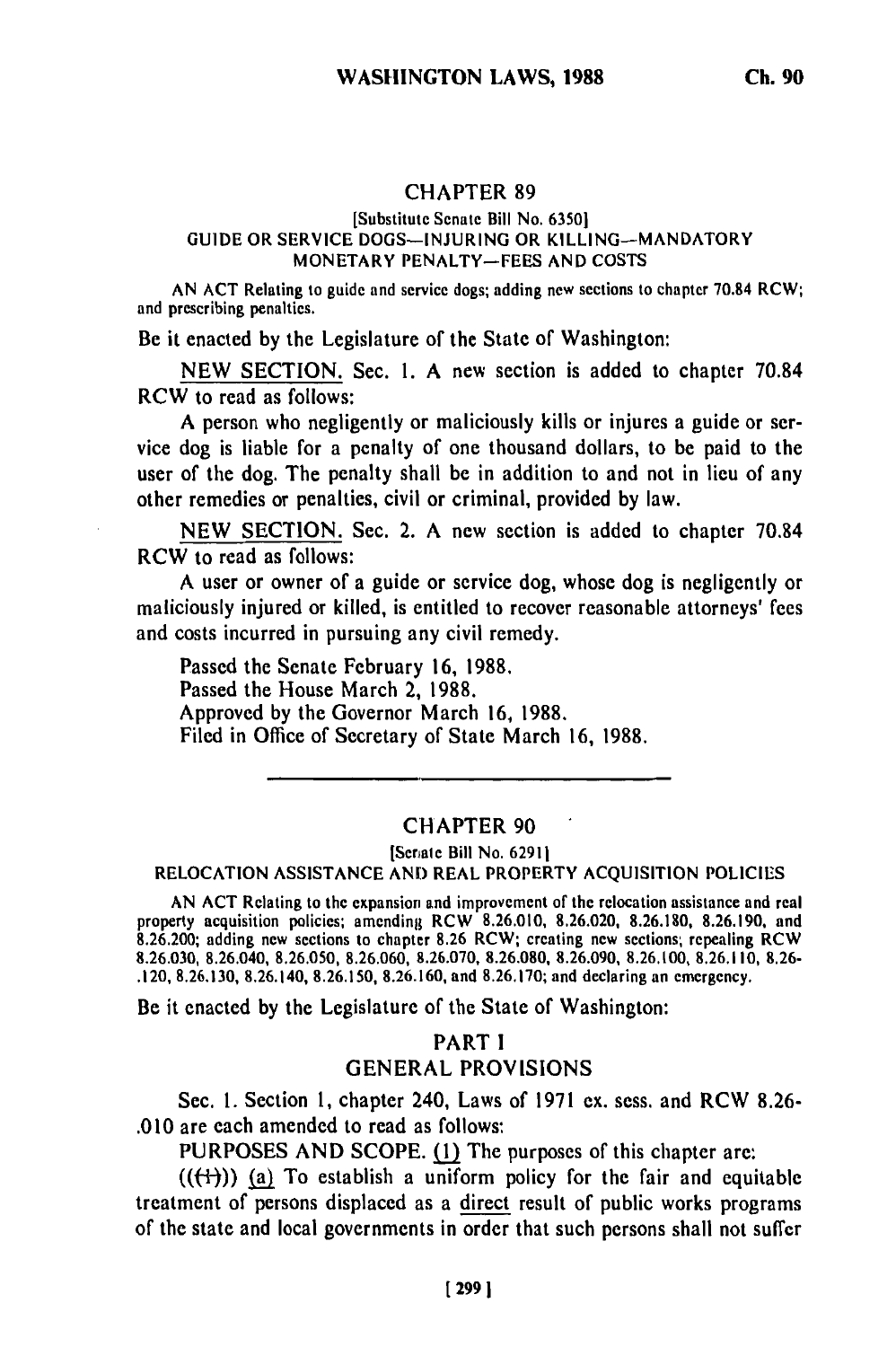disproportionate injuries as a result of programs designed for the benefit of the public as a whole and to minimize the hardship of displacement on such persons; ((and

2))) **(b)** To encourage and expedite the acquisition of real property for public works programs **by** agreements with owners, to reduce litigation and relieve congestion in the courts, to assure consistent treatment for owners affected **by** state and local programs, and to promote public confidence in state and local land acquisition practices.

(2) Notwithstanding the provisions and limitations of this chapter requiring a local public agency to comply with the provisions of this chapter, the governing body of any local public agency may elect not to comply with the provisions of sections **3** through **I I** of this act in connection with a program or project not receiving federal financial assistance. Any person who has the authority to acquire property **by** eminent domain under state law may elect not to comply with sections 12 through 14 of this act in connection with a program or project not receiving federal financial assistance.

**(3)** Any determination **by** the head of a state agency or local public agency administering a program or project as to payments under this chapter is subject to review pursuant to chapter 34.04 RCW; otherwise, no provision of this chapter may be construed to give any person a cause of action in any court.

(4) Nothing in this chapter may be construed as creating in any condemnation proceedings brought under the power of eminent domain, any element of value or of damage not in existence immediately before the **ef**fective date of this act.

Sec. 2. Section 2, chapter 240, Laws of **1971** ex. sess. as amended **by** section **1,** chapter 34, Laws of **1972** ex. sess. and RCW **8.26.020** are each amended to read as follows:

**DEFINITIONS.** As used in this chapter $((\equiv\equiv))$ :

**(1)** The term "state" means any department, commission, agency, or instrumentality of the state of Washington.

(2) The term "local public ((body<sup>"</sup> as used in this chapter)) agency" applies to any county, city or town, or other municipal corporation or political subdivision of the state and any person who has the authority to acquire property by eminent domain under state law, or any instrumentality of any of the foregoing ((but only with respect to any program or project the cost of which is financed in whole or in part by a federal agency. Notwithstanding the limitations of this subsection, the governing body of any county, city or town, or other municipal corporation or political subdivision of the state **or any instrumentality of any of the foregoing may elect to comply with all** the provisions of this chapter in connection with programs and projects not receiving federal assistance).

**(3)** The term "person" means any individual, partnership, corporation, or association.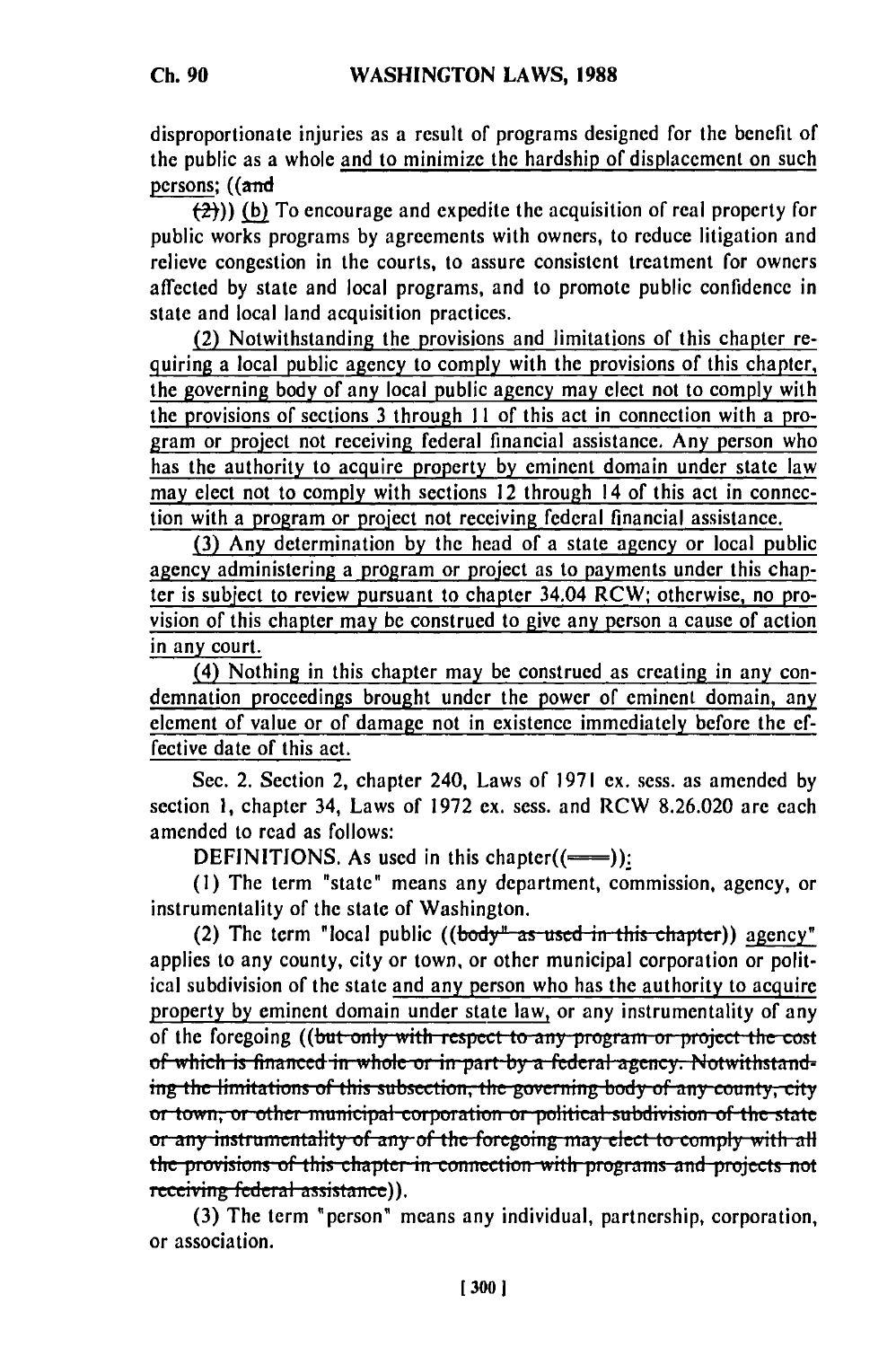(4) **(a)** The term "displaced person" means, except as provided in **(b)** of this subsection, any person who((<del>; on or after July 1, 1971,</del>)) moves from real property ((lawfully occupied by him)), or moves his personal property from real property ((on which it was lawfully located, as a result of the acquisition of such real property, in whole or in part, or as the result of the **written order of the acquiring agency to vacate real property, for a program undertakently the state, or a local public body. Solely for the putnpu-um f subs.ction, (1) and** (2) **of** RCW 8.26.040 **and RW 8.26.070,** the term "displaced person" includes any person who, on or after July 1, 1971, moves from real property or moves his personal property from real<br>apparents as a result of the acquisition of or the written order of the acquisition **a** quiring agency to vacate other real property, on which such person conducts a business or farm operation, for a program or project undertaken by the state or a local public body.))

(i) as a direct result of a written notice of intent to acquire, or the acquisition of, such real property in whole or in part for a program or project undertaken by a displacing agency; or

(ii) on which the person is a residential tenant or conducts a small business, a farm operation, or a business defined in this section, as a direct result of rehabilitation, demolition, or such other displacing activity as the lead agency may prescribe, under a program or project undertaken by a displacing agency in any case in which the displacing agency determines that the displacement is permanent.

Solely for the purposes of sections 3 (1) and (2) and 6 of this act, the term "displaced person" includes any person who moves from real property, or moves his personal property from real property

(i) as a direct result of a written notice of intent to acquire, or the acquisition of, other real property in whole or in part on which the person conducts a business or farm operation, for a program or project undertaken by a displacing agency; or

(ii) as a direct result of rehabilitation, demolition, or such other displacing activity as the lead agency may prescribe, of other real property on which the person conducts a business or a farm operation, under a program or project undertaken by a displacing agency where the displacing agency determines that the displacement is permanent.

**(b)** The term "displaced person" does not include:

(i) A person who has been determined, according to criteria established by the lead agency, to be either unlawfully occupying the displacement dwelling or to have occupied the dwelling for the purpose of obtaining assistance under this chapter; or

(ii) In any case in which the displacing agency acquires property for a program or project, any person (other than a person who was an occupant of the property at the time it was acquired) who occupies the property on a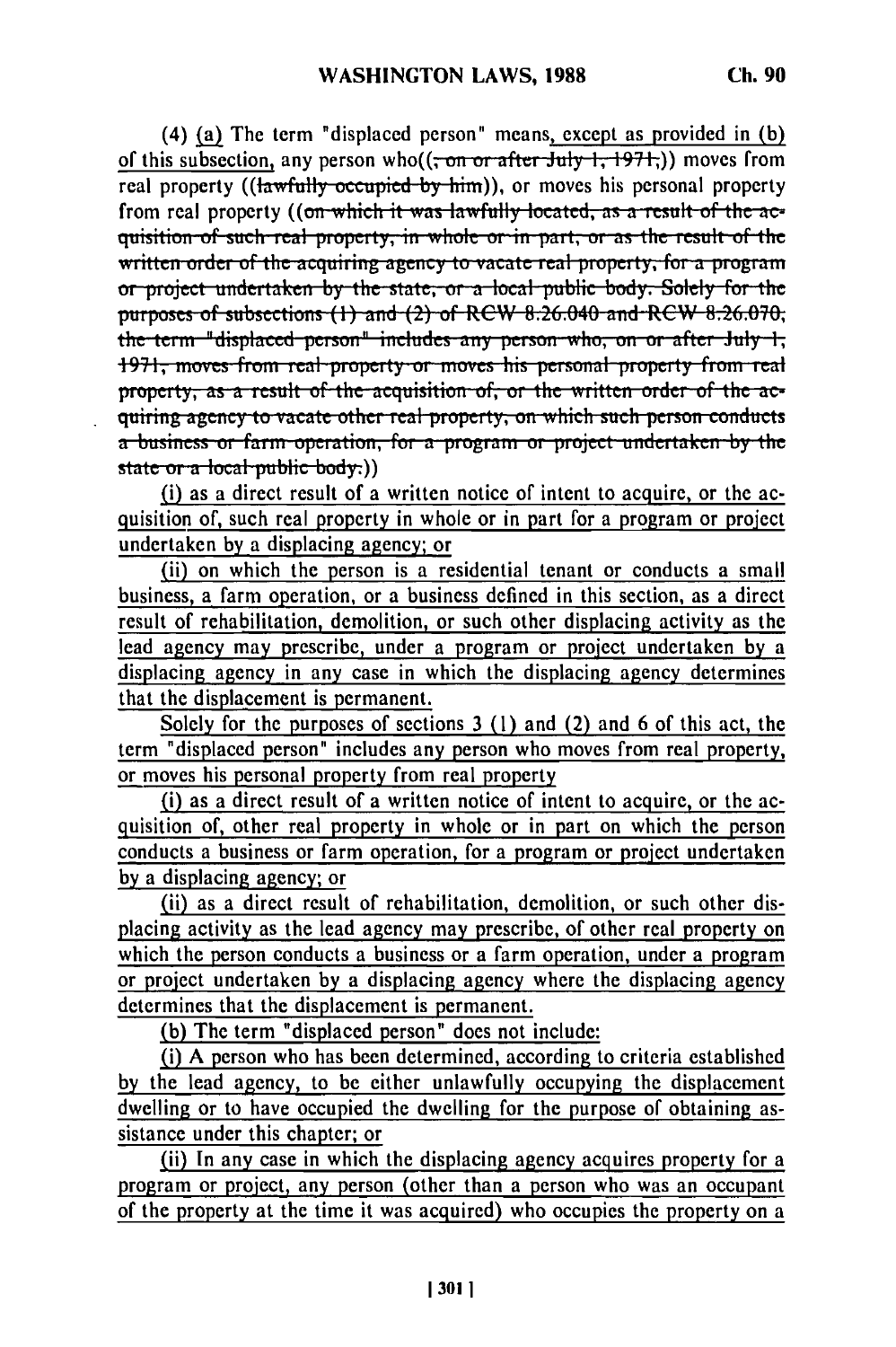rental basis for a short term or a period subject to termination when the property is needed for the program or project.

**(5)** The term "business" means any lawful activity, excepting a farm operation, conducted primarily $((\equiv\equiv))$ :

(a) For the purchase, sale, lease, and rental of personal and real property, and for the manufacture, processing, or marketing of products, commodities, or other personal property;

**(b)** For the sale of services to the public;

(c) By a nonprofit organization; or

**(d)** Solely for the purposes of ((subsection **(I) of** RCW 8.26.040)) section 3 of this act, for assisting in the purchase, sale, resale, manufacture, processing, or marketing of products, commodities, personal property, or services by  $((\text{means of}))$  the erection and maintenance of an outdoor advertising display or displays, ((otherwise lawfully erected and maintained,)) whether or not such display or displays are located on the premises on which any of the above activities are conducted.

**(6)** The term "farm operation((s))" means any activity conducted solely or primarily for the production of one or more agricultural products or commodities, including timber, for sale or for home use, and customarily producing such products or commodities in sufficient quantity to be capable of contributing materially to the operator's support.

**(7)** The term "comparable replacement dwelling" means any dwelling that is (a) decent, safe, and sanitary; **(b)** adequate in size to accommodate the occupants; (c) within the financial means of the displaced person; **(d)** functionally equivalent; (e) in an area not subject to unreasonably adverse environmental conditions; and (f) in a location generally not less desirable than the location of the displaced person's dwelling with respect to public utilities, facilities, services, and the displaced person's place of employment.

**(8)** For purposes of RCW **8.26.180** through **8.26.200,** the term "acquiring agency" means:

(a) **A** state agency or local public agency that has the authority to acquire property by eminent domain under state law; or

**(b)** Any state agency, local public agency, or person that (i) does not have the authority to acquire property **by** eminent domain under state law and (ii) has been designated an "acquiring agency" under rules adopted **by** the lead agency. However, the lead agency may only designate a state agency, local public agency, or a person as an "acquiring agency" to the extent that it is necessary in order to qualify for federal financial assistance.

**(9)** The term "displacing agency" means the state agency, local public agency, or any person carrying out a program or project, with federal or state financial assistance, that causes a person to **be** a displaced person.

**(10)** The term "federal financial assistance" means a grant, loan, **or** contribution provided **by** the United States, except any federal guarantee or

J.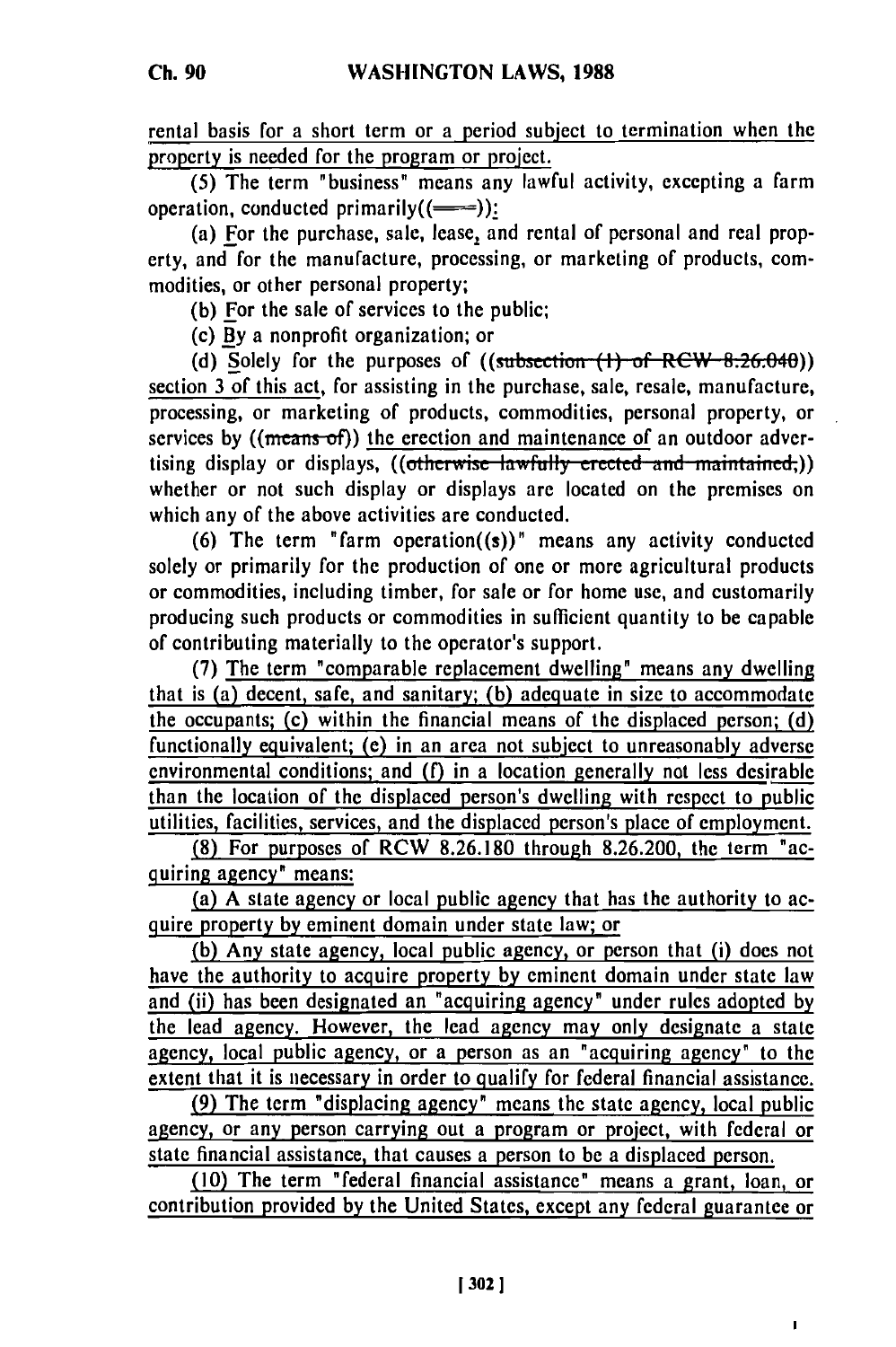insurance and any interest reduction payment to an individual in connection with the purchase and occupancy of a residence by that individual.

(11) The term "mortgage" means such classes of liens as are common**ly** given to secure advances on, or the unpaid purchase price of, real property, under the laws of this state, together with the credit instruments, if any, secured thereby. ((The term "mortgage" shall include real estate contracts:))

(12) The term "lead agency" means the Washington state department of transportation.

**(13)** The term "appraisal" means a written statement independently and impartially prepared **by** a qualified appraiser setting forth an opinion of defined value of an adequately described property as of a specific date, supported **by** the presentation and analysis of relevant market information.

#### PART II

## UNIFORM RELOCATION ASSISTANCE POLICY

NEW SECTION. Sec. 3. MOVING AND RELATED EXPENSES. (1) Whenever a program or project to be undertaken by a displacing agency will result in the displacement of any person, the displacing agency shall provide for the payment to the displaced person of:

(a) Actual reasonable expenses in moving himself, his family, business, farm operation, or other personal property;

(b) Actual direct losses of tangible personal property as a result of moving or discontinuing a business or farm operation, but not to exceed an amount equal to the reasonable expenses that would have been required to relocate the property, in accordance with criteria established by the lead agency;

(c) Actual reasonable expenses in searching for a replacement business or farm; and

(d) Actual reasonable expenses necessary to reestablish a displaced farm, nonprofit organization, or small business at its new site, in accordance with criteria established by the lead agency, but not to exceed ten thousand dollars.

(2) A displaced person eligible for payments under subsection (i) of this section who is displaced from a dwelling and who elects to accept the payments authorized by this subsection in lieu of the payments authorized by subsection (1) of this section may receive an expense and dislocation al-. lowance determined according to a schedule established by the lead agency.

(3) A displaced person eligible for payments under subsection **(1)** of this section who is displaced from the person's place of business or farm operation and who is eligible under criteria established by the lead agency may elect to accept the payment authorized by this subsection in lieu of the payment authorized by subsection **(1)** of this section. The payment shall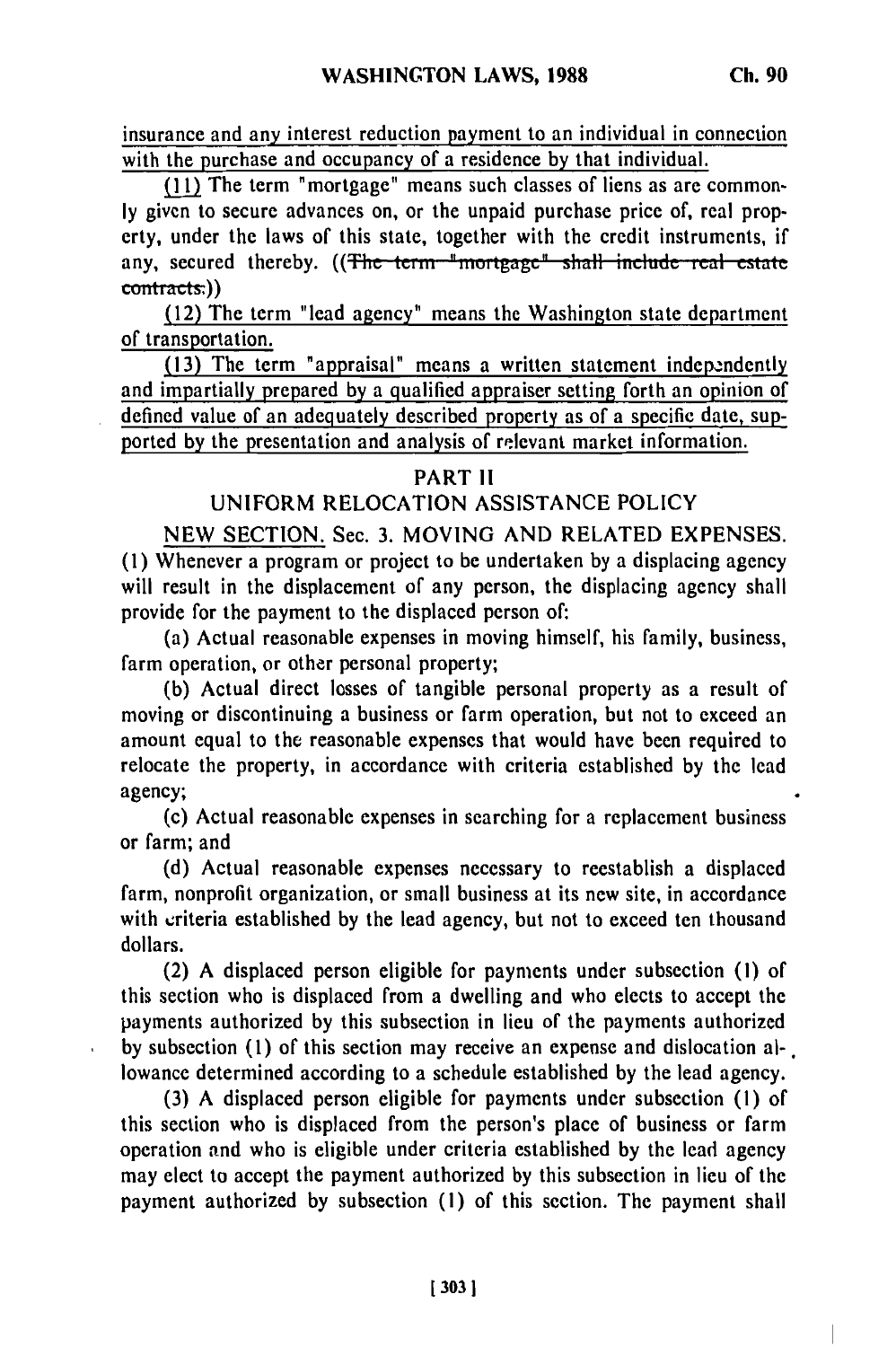consist **of** a fixed payment in an amount to be determined according to criteria established by the lead agency, except that the payment shall be not less than one thousand dollars nor more than twenty thousand dollars. A person whose sole business at the displacement dwelling is the rental of that property to others does not qualify for a payment under this subsection.

NEW SECTION. Sec. 4. REPLACEMENT HOUSING FOR HOMEOWNERS. **(1)** In addition to payments otherwise authorized by this chapter, the displacing agency shall make an additional payment, not in excess of twenty-two thousand five hundred dollars, to any displaced person who is displaced from a dwelling actually owned and occupied by the displaced person for not less than one hundred and eighty days immediately before the initiation of negotiations for the acquisition of the property. The additional payment shall include the following elements:

(a) The amount, if any, that when added to the acquisition cost of the dwelling acquired by the displacing agency, equals the reasonable and necessary cost of a comparable replacement dwelling;

(b) The amount, if any, that will compensate the displaced person for any increased mortgage interest costs and other debt service costs that the person is required to pay for financing the acquisition of any such comparable replacement dwelling. This amount shall be paid only if the dwelling acquired by the displacing agency was encumbered by a bona fide mortgage that was a valid lien on the dwelling for not less than one hundred and eighty days immediately before the initiation of negotiations for the acquisition of the dwelling;

(c) Reasonable expenses incurred by the displaced person for evidence of title, recording fees, and other closing costs incident to the purchase of the replacement dwelling, but not including prepaid expenses.

(2) The additional payment authorized by this section shall be made only to a displaced person who purchases and occupies a decent, safe, and sanitary replacement dwelling within one year after the date on which the person receives final payment from the displacing agency for the acquired dwelling or the date on which the obligation of the displacing agency under section 7 of this act is met, whichever date is later, except that the displacing agency may extend the period for good cause. If the period is extended, the payment under this section shall be based on the costs of relocating the person to a comparable replacement dwelling within one year of that date.

NEW SECTION. Sec. 5. REPLACEMENT HOUSING FOR TEN-ANTS AND CERTAIN OTHERS. **(1)** In addition to amounts otherwise authorized by this chapter, a displacing agency shall make a payment to or for a displaced person displaced from a dwelling not eligible to receive a payment under section 4 of this act if the dwelling was actually and lawfully occupied by the displaced person for not less than ninety days immediately before (a) the initiation of negotiations for acquisition of the dwelling, or (b) in any case in which displacement is not a direct result of acquisition,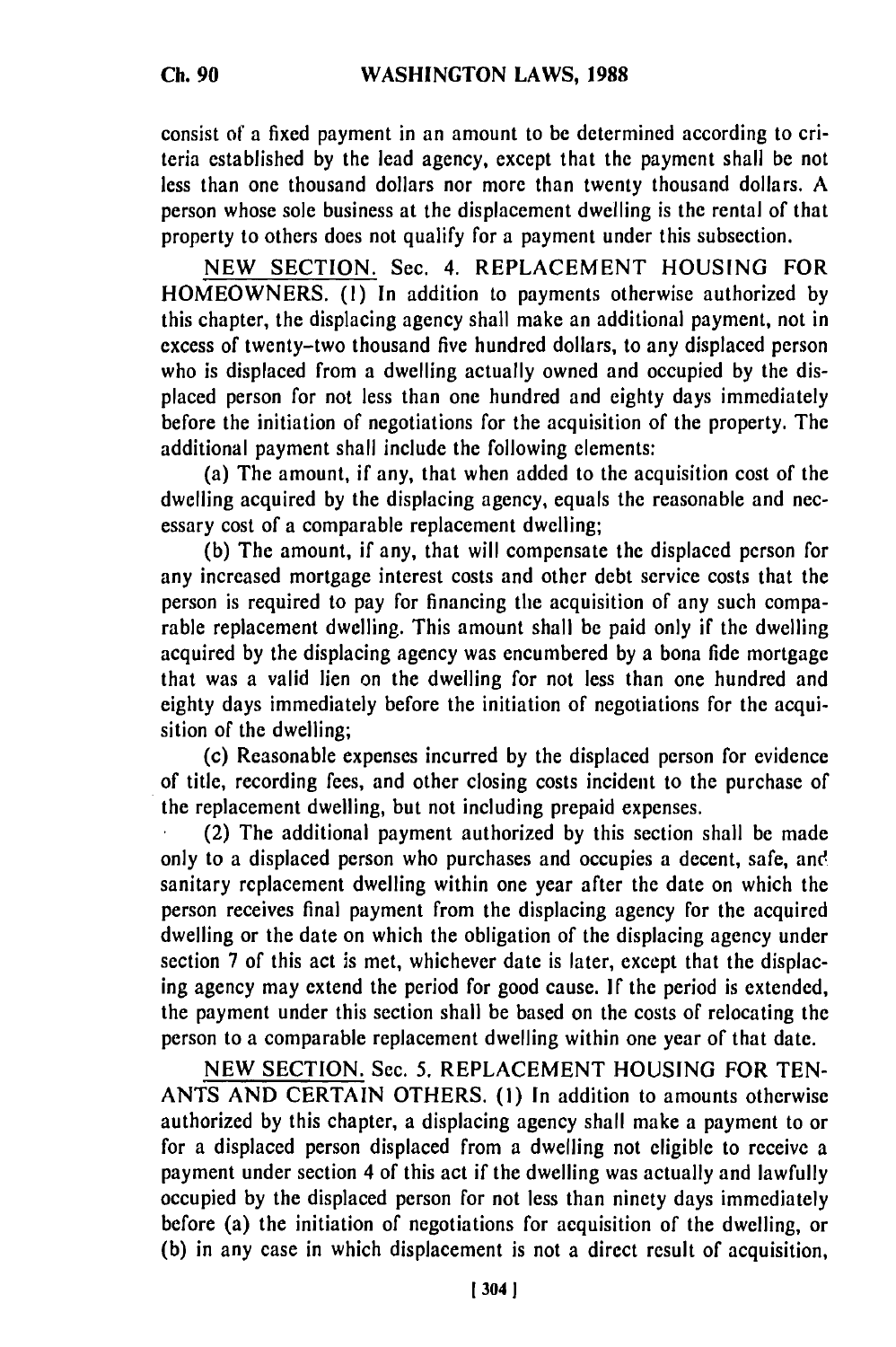such other event as the lead agency prescribes. The payment shall consist of the amount necessary to enable the person to lease or rent for a period not to exceed forty-two months, a comparable replacement dwelling, but not to exceed five thousand two hundred fifty dollars. At the discretion of the displacing agency, a payment under this subsection may be made in periodic installments. Computation of a payment under this subsection to a low-income displaced person for a comparable replacement dwelling shall take into account the person's income.

(2) A person eligible for a payment under subsection **(1)** of this section may elect to apply the payment to a down payment on, and other incidental expenses pursuant to, the purchase of a decent, safe, and sanitary replacement dwelling. The person may, at the discretion of the displacing agency, be eligible under this subsection for the maximum payment allowed under subsection (1) of this section, except that, in the case of a displaced homeowner who has owned and occupied the displacement dwelling for at least ninety days but not more than one hundred eighty days immediately before the initiation of negotiations for the acquisition of the dwelling, the payment shall not exceed the payment the person would otherwise have received under section 4(1) of this act had the person owned and occupied the displacement dwelling one hundred eighty days immediately before the initiation of the negotiations.

NEW SECTION. Sec. 6. RELOCATION ASSISTANCE ADVISO-RY SERVICES. **(1)** Programs or projects undertaken by a displacing agency shall be planned in a manner that (a) recognizes, at an early stage in the planning of the programs or projects and before the commencement of any actions that will cause displacements, the problems associated with the displacement of individuals, families, businesses, and farm operations, and (b) provides for the resolution of the problems in order to minimize adverse impacts on displaced persons and to expedite program or project advancement and completion.

(2) Displacing agencies shall ensure that the relocation assistance advisory services described in subsection (3) of this section are made available to all persons displaced by the agency. If the agency determines that any person occupying property immediately adjacent to the property where the displacing activity occurs is caused substantial economic injury as a result thereof, the agency may make available to the person the advisory services.

(3) Each relocation assistance advisory program required by subsection (2) of this section shall include such measures, facilities, or services as may be necessary or appropriate in order to:

(a) Determine, and make timely recommendations on, the needs and preferences, if any, of displaced persons for relocation assistance;

(b) Provide current and continuing information on the availability, sales prices, and rental charges of comparable replacement dwellings for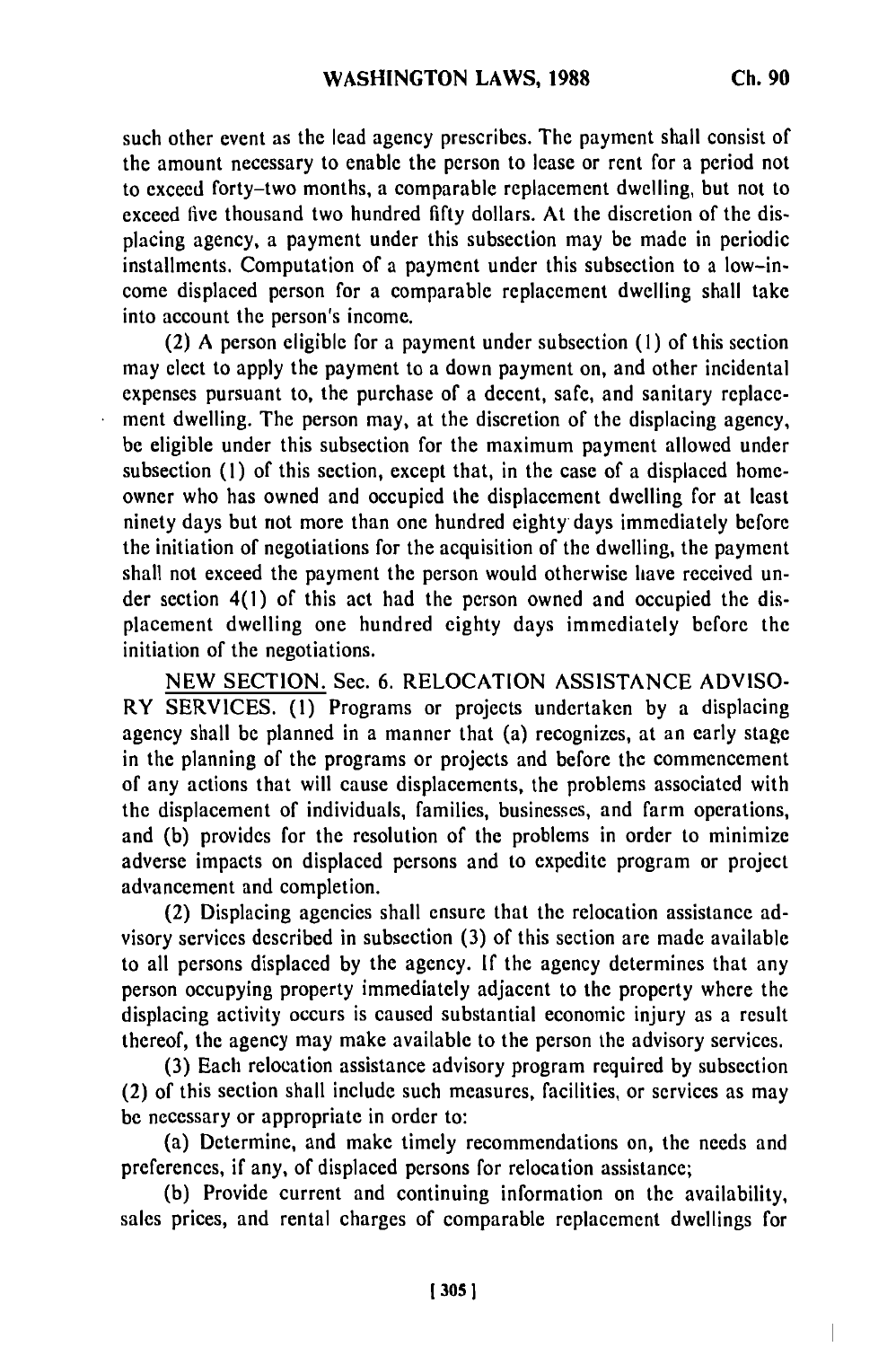displaced homeowners and tenants and suitable locations for businesses and farm operations;

(c) Assist a person displaced from a business or farm operation in obtaining and becoming established in a suitable replacement location;

(d) Supply (i) information concerning federal, state, and local programs that may be of assistance to displaced persons, and (ii) technical assistance to the persons in applying for assistance under those programs;

(e) Provide other advisory services to displaced persons in order to minimize hardships to them in adjusting to relocation; and

**(f)** Coordinate relocation activities performed by the agency with other federal, state, or local governmental actions in the community that could affect the efficient and effective delivery of relocation assistance and related services.

(4) Notwithstanding RCW 8.26.020(4)(b), in any case in which a displacing agency acquires property for a program or project, a person who occupies the property on a rental basis for a short term or a period subject to termination when the property is needed for the program or project is eligible for advisory services to the extent determined by the displacing agency.

NEW SECTION. Sec. 7. ASSURANCE OF AVAILABILITY OF HOUSING. (I) If a program or project undertaken by a displacing agency cannot proceed on a timely basis because comparable replacement dwellings are not available, and the head of the displacing agency determines that the dwellings cannot otherwise be made available, the head of the displacing agency may take such action as is necessary or appropriate to provide the dwellings by use of funds authorized for the project. The displacing agency may use this section to exceed the maximum amounts that may be paid under sections 4 and 5 of this act on a case-by-case basis for good cause as determined in accordance with rules adopted by the lead agency.

(2) No person may be required to move from a dwelling on account of any program or project undertaken by a displacing agency unless the displacing agency is satisfied that comparable replacement housing is available to the person.

(3) The displacing agency shall assure that a person shall not be required to move from a dwelling unless the person has had a reasonable opportunity to relocate to a comparable replacement dwelling, except in the case of the following:

(a) A major disaster as defined in section 102(2) of the Federal Disaster Relief Act of 1974;

(b) A national emergency declared by the president; or

 $\ddot{\phantom{0}}$ 

(c) Any other emergency that requires the person to move immediately from the dwelling because continued occupancy of the dwelling by the person constitutes a substantial danger to the health or safety of the person.

**[3061**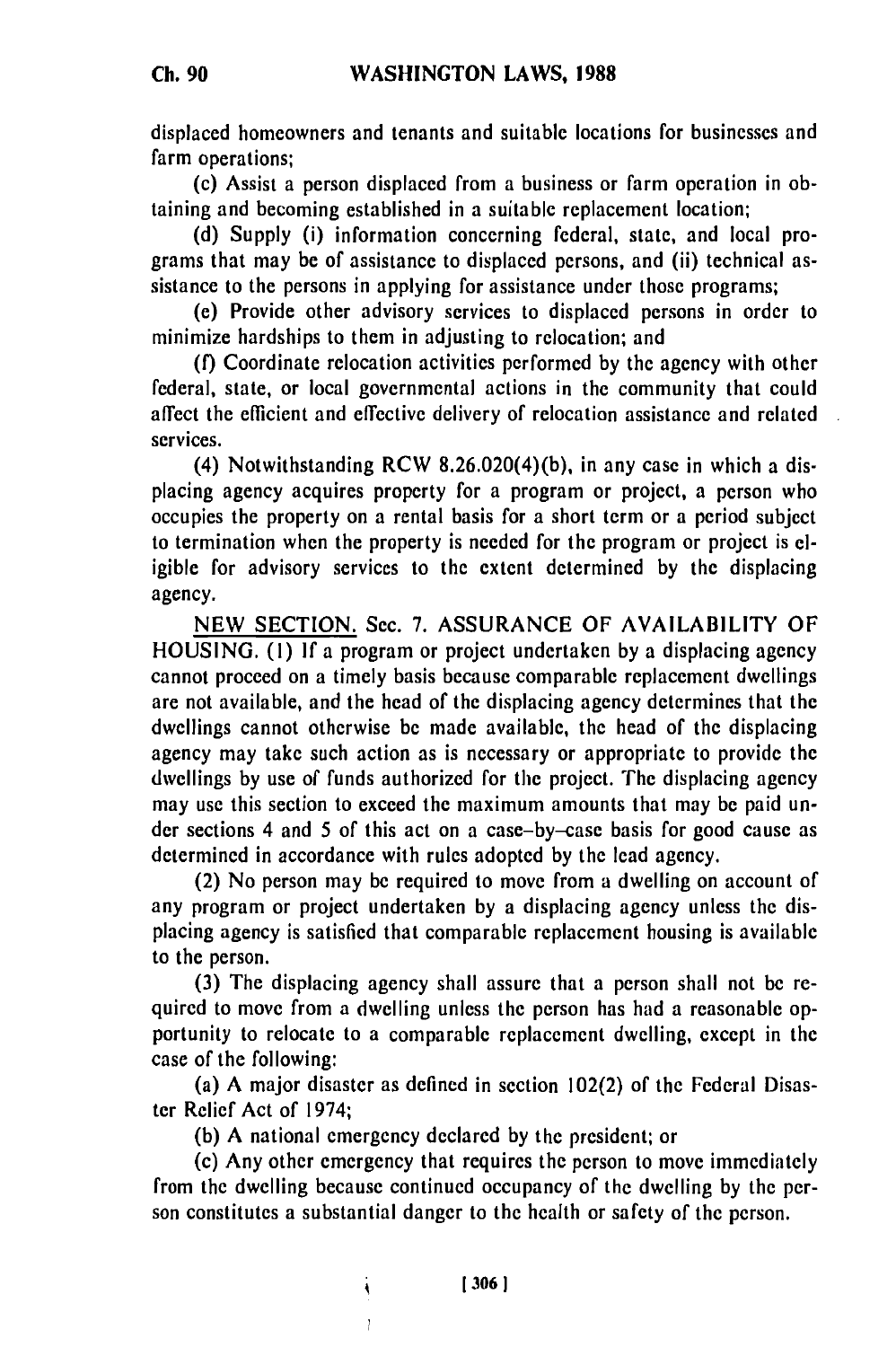**NEW** SECTION. Sec. **8.** AUTHORITY OF THE **LEAD AGENCY. (1)** The lead agency, after full consultation with the department of general administration, shall adopt rules and establish such procedures as the lead agency may determine to be necessary to assure:

(a) That the payments and assistance authorized by this chapter are administered in a manner that is fair and reasonable and as uniform as practicable;

(b) That a displaced person who makes proper application for'a payment authorized for that person by this chapter is paid promptly after a move or, in hardship cases, is paid in advance; and

(c) That a displaced person who is aggrieved by a program or project that is under the authority of a state agency or local public agency may have his application reviewed by the state agency or local public agency.

(2) The lead agency, after full consultation with the department of general administration, may adopt such other rules and rrocedures, consistent with the provisions of this chapter, as the lead agency deems necessary or appropriate to carry out this chapter.

(3) State agencies and local public agencies shall comply with the rules adopted pursuant to this section by April 2, 1989.

NEW SECTION. Sec. 9. ADMINISTRATION. In order to prevent unnecessary expenses and duplication of functions, and to promote uniform and effective administration of relocation assistance programs for displaced persons, a state agency or local public agency may enter into contracts with any individual, firm, association, or corporation for services in connection with this chapter or may carry out its functions under this chapter through any federal or state agency or local public agency having an established organization for conducting relocation assistance programs. The state agency or local public agency shall, in carrying out relocation activities described in section 7 of this act, whenever practicable, use the services of state or local housing agencies, or other agencies having experience in the administration or conduct of similar housing assistance activities.

NEW SECTION. Sec. 10. FUND AVAILABILITY. **(1)** Funds appropriated or otherwise available to a state agency or local public agency for the acquisition of real property or an interest therein for a particular program or project shall also be available to carry out the provisions of this chapter as applied to that program or project.

(2) No payment or assistance under this chapter may be required to be made to any person or included as a program or project cost under this section, if the person receives a payment required by federal, state, or local law that is determined by the head of the displacing agency to have substantially the same purpose and effect as that payment under this chapter.

NEW SECTION. Sec. **11.** RELOCATION ASSISTANCE PAY-MENTS NOT INCOME OR RESOURCES. No payment received by a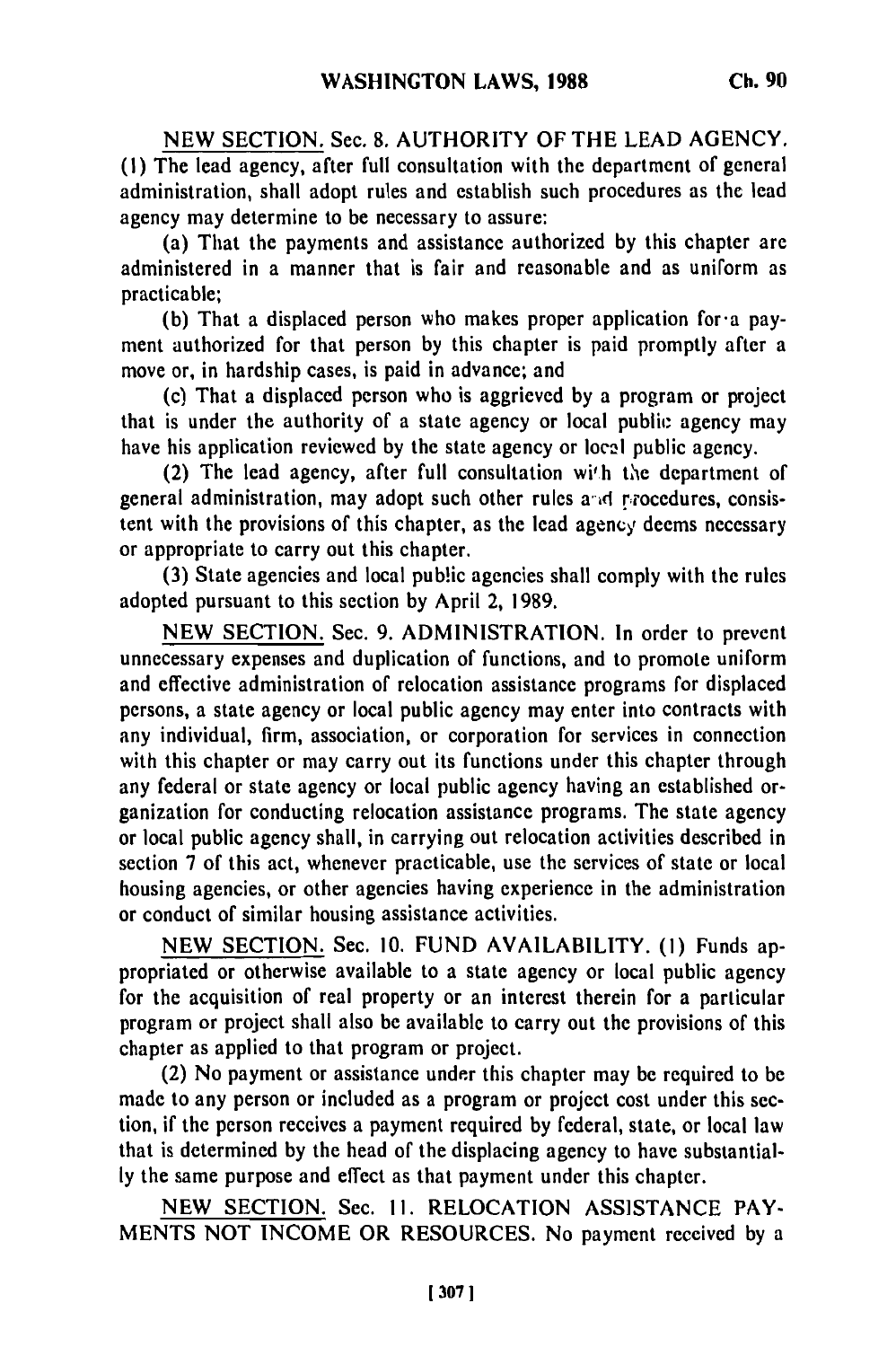displaced person under sections 3 through 10 of this act may be considered as income for the purpose of determining the eligibility or extent of eligibility of any person for assistance under any state law or for the purposes of any income tax or any tax imposed under Title 82 RCW, and the payments shall not be deducted from any amount to which any recipient would otherwise be entitled under Title 74 RCW.

## PART **III**

# UNIFORM REAL PROPERTY ACQUISITION POLICY

Sec. 12. Section 18, chapter 240, Laws of 1971 ex. sess. and RCW 8.26.180 are each amended to read as follows:

ACQUISITION PROCEDURES. Every ((state)) acquiring agency **((and local public body acquiring real property in connection with any pro**gram or project)) shall, to the greatest extent practicable, be guided by the following policies:

**(1)** Every reasonable effort shall be made to acquire expeditiously real property by negotiation.

(2) Real property shall be appraised before the initiation of negotiations, and the owner or his designated representative shall be given an opportunity to accompany at least one appraiser of the acquiring agency during his inspection of the property, except that the lead agency may prescribe a procedure to waive the appraisal in cases involving the acquisition of property with a low fair market value.

(3) Before the initiation of negotiations for real property, the acquiring agency shall establish an amount which it believes to be just compensation therefor, and shall make a prompt offer to acquire the property for the full amount so established. In no event shall such amount be less than the agency's approved appraisal of the fair market value of such property. Any decrease or increase in the fair market value of the real property to be acquired prior to the date of valuation caused by the public improvement for which such property is acquired, or by the likelihood that the property would be acquired for such improvement, other than that due to physical deterioration within the reasonable control of the owner, will be disregarded in determining the compensation for the property. The acquiring agency shall provide the owner of real property to be acquired with a written statement of, and summary of the basis for, the amount it established as just compensation. Where appropriate the just compensation for the real property acquired, for damages to remaining real property, and for benefits to remaining real property shall be separately stated.

(4) No owner shall be required to surrender possession of real property before the agreed purchase price is paid or deposited with a court having jurisdiction of condemnation of such property, in accordance with applicable law, for the benefit of the owner an amount not less than the acquiring agency's approved appraisal of the fair market value of such property, or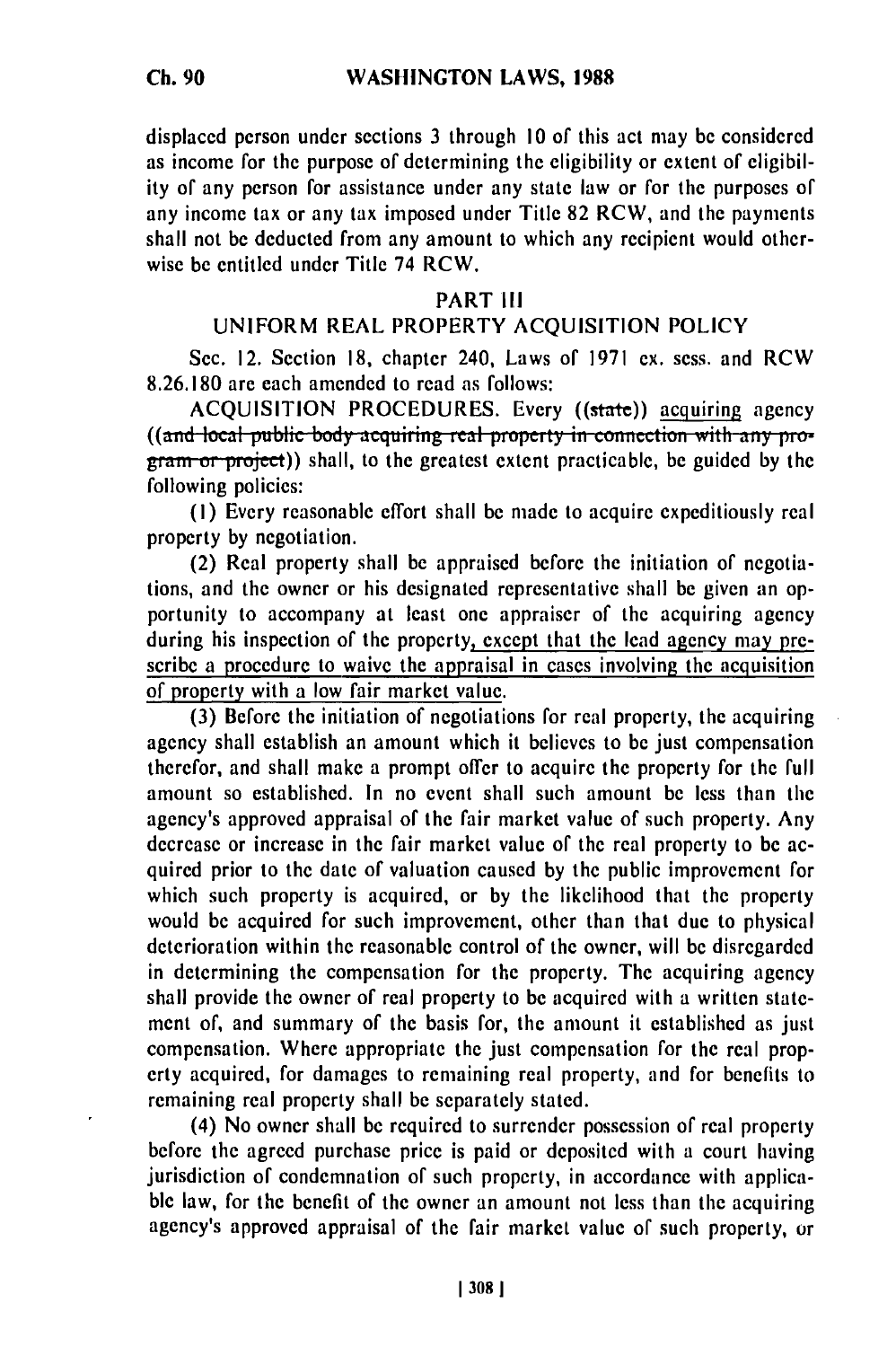the amount of the award of compensation in the condemnation proceeding of such property.

(5) The construction or development of a public improvement shall be so scheduled that, to the greatest extent practicable, no person lawfully occupying real property shall be required to move from a dwelling or to move his business or farm operation without at least ninety days written notice of the date by which such move is required.

(6) If an owner or tenant is permitted to occupy the real property acquired on a rental basis for a short term or for a period subject to termination on short notice, the amount of rent required shall not exceed the fair rental value of the property to a short-term occupier.

(7) In no event shall the time of condemnation be advanced, on negotiations or condemnation and the deposit of funds in court for the use of the owner be deferred, or any other coercive action be taken to compel an agreement on the price to be paid for the property.

(8) If an interest in real property is to be acquired by exercise of the power of eminent domain, formal condemnation proceedings shall be instituted. The acquiring agency shall not intentionally make it necessary for an owner to institute legal proceedings to prove the fact of the taking of his real property.

(9) If the acquisition of only  $((part))$  a portion of a property would leave  $((its))$  the owner with an uneconomic remnant, the  $((\overline{acquiring}))$  head of the agency concerned shall offer to acquire ((the entire property)) that remnant. For the purposes of this chapter, an uneconomic remnant is a parcel of real property in which the owner is left with an interest after the partial acquisition of the owner's property and that the head of the agency concerned has determined has little or no value or utility.

(10) A person whose real property is being acquired in accordance with this chapter may, after the person has been fully informed of his right to receive just compensation for the property, donate the property, any part thereof, any interest therein, or any compensation paid for it to any agency as the person may determine.

Sec. **13.** Section **19,** chapter 240, Laws of **1971** ex. sess. and RCW **8.26.190** are each amended to read as follows:

**BUILDINGS, STRUCTURES, AND** IMPROVEMENTS. **(i)** Where any interest in real property is acquired, the acquiring agency shall<br>acquire an equal interest in all buildings, structures, or other improvements acquire an equal interest in all buildings, structures, or other improvements located upon the real property so acquired and which is required to be removed from such real property or which is determined to **be** adversely affected **by** the use to which such real property will **be** put ((shall-be acquired)).

(2) For the purpose of determining the just compensation to be paid for any building, structure, or other improvement required to be acquired  $\frac{1}{2}$  ((as above set forth)) under subsection **(1)** of this section, such building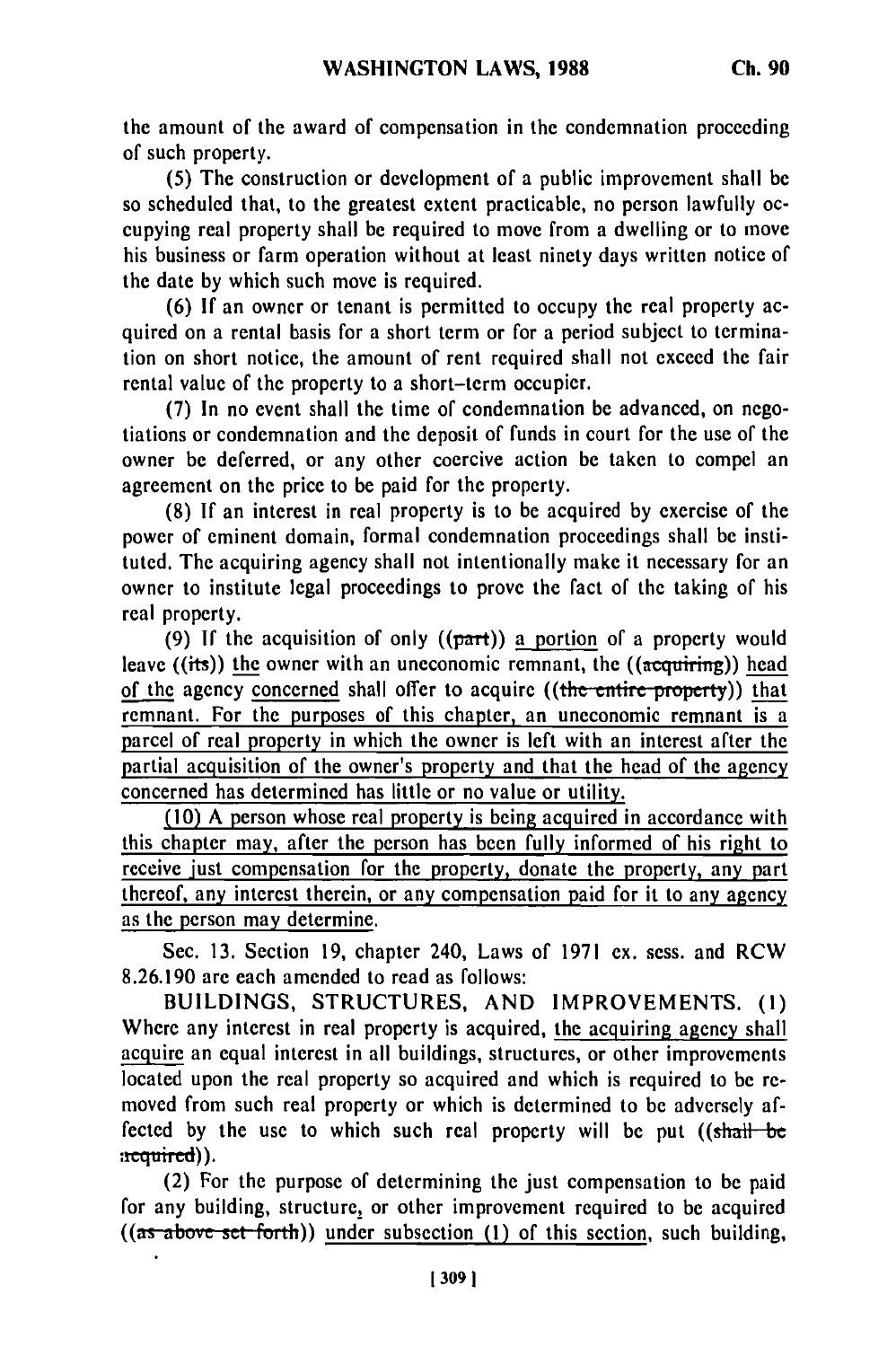structure, or other improvement shall be deemed to be a part of the real property to be acquired notwithstanding the right or obligation of a tenant of the lands, as against the owner of any other interest in the real property, to remove such building, structure, or improvement at the expiration of his term, and the fair market value which such building, structure, or improvement contributes to the fair market value of the real property to be acquired, or the fair market value of such building, structure, or improvement for removal from the real property, whichever is the greater, shall be paid to the ((tenant therefor)) owner of such building, structure, or improvement.

(3) Payment for such building((s)), structure( $(s)$ ), or improvement( $(s)$ as set forth above)) under subsection (1) of this section shall not result in duplication of any payments otherwise authorized by state law. No such payment shall be made unless the owner of the land involved disclaims all interest in the improvements of the tenant. In consideration for any such payment, the tenant shall assign, transfer, and release all his right, title, and interest in and to such improvements. Nothing with regard to the abovementioned acquisition of buildings, structures, or other improvements shall **be** construed to deprive the tenant of any rights to reject payment and to obtain payment for such property interests in accordance with other laws of this state.

Sec. 14. Section 20, chapter 240, Laws of 1971 ex. sess. and RCW 8.26.200 are each amended to read as follows:

EXPENSES INCIDENTAL TO TRANSFER OF RIGHT, TITLE, OR INTEREST TO THE ACQUIRING AGENCY. **((A state ageiiy o. a local public body acquiring real property,))** As soon as practicable after the date of payment of the purchase price or the date ((or)) **of** deposit in court of funds to satisfy the award of compensation in a condemnation proceeding to acquire real property, whichever is the earlier, **the** acquiring agency shall reimburse the owner, to the extent the acquiring agency deems fair and reasonable, for expenses the owner necessarily incurred for  $( \equiv )$ :

**(1)** Recording fees, transfer taxes, and similar expenses incidental to conveying such real property to the acquiring agency;

(2) Penalty costs for full or partial prepayment of any preexisting **re**corded mortgage entered into in good faith encumbering such real property; and

**(3) The** pro rata portion of real property taxes paid which are allocable to a period subsequent to the date of vesting title in the acquiring agency, or the effective date of possession of such real property **by** the acquiring agency, whichever is the earlier.

**NEW SECTION.** Sec. **15. EFFECT ON** PROPERTY **ACQUISI-TIONS.** The provisions of RCW **8.26.180, 8.26.190,** and **8.26.200** create no rights or liabilities and do not affect the validity of any property acquisitions **by** purchase or condemnation.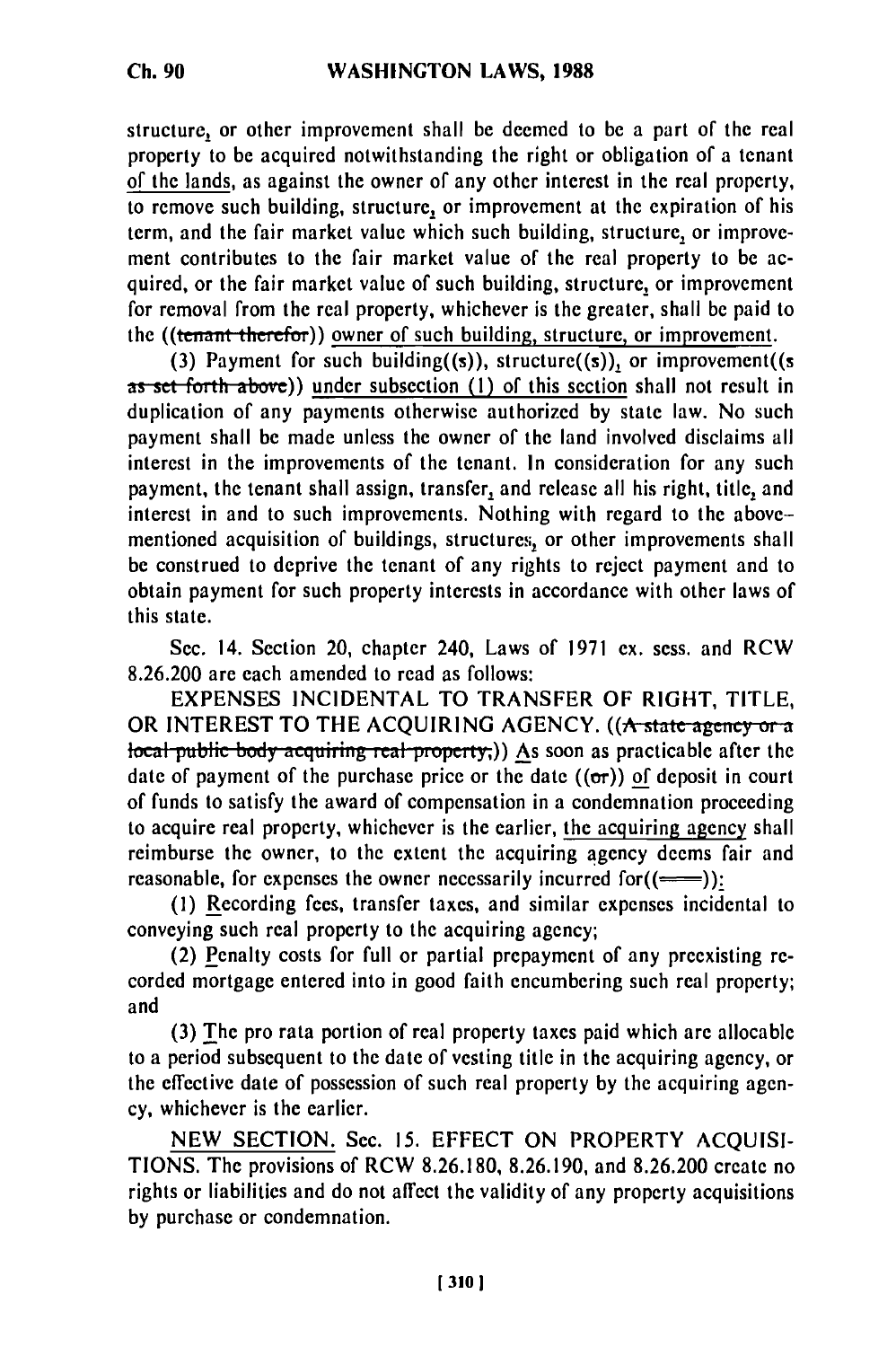### PART IV

# SEVERABILITY, REPEALS, ETC.

NEW SECTION. Sec. **16. (1)** If any provision of this act or its application to any person or circumstance is held invalid, the remainder of the act or the application of the provision to other persons or circumstances is not affected.

(2) If any part of this chapter is found to be in conflict with federal requirements that are a prescribed condition to the allocation of federal funds to the state, the conflicting part of this chapter is declared to be inoperative solely to the extent of the conflict and with respect to the agencies directly affected, and that finding or determination shall not affect the operation of the remainder of this chapter in its application to the agencies concerned. The rules under this chapter shall meet federal requirements that are a necessary condition to the receipt of federal funds by the state.

NEW SECTION. Sec. 17. The following acts or parts of acts are each repealed.

(1) Section 3, chapter 240, Laws of 1971 ex. sess. and RCW 8.26.030;

(2) Section 4, chapter 240, Laws of 1971 ex. sess., section **1,** chapter 7, Laws of 1984 and RCW 8.26.040;

(3) Section 5, chapter 240, Laws of 1971 ex. sess., section 2, chapter 7, Laws of 1984 and RCW 8.26.050;

(4) Section 6, chapter 240, Laws of 1971 ex. sess. and RCW 8.26.060;

**(5)** Section 7, chapter 240, Laws of 1971 ex. sess. and RCW 8.26.070;

(6) Section 8, chapter 240, Laws of 1971 ex. sess. and RCW 8.26.080;

(7) Section 9, chapter 240, Laws of 1971 ex. sess. and RCW 8.26.090;

(8) Section 10, chapter 240, Laws of 1971 ex. sess. and RCW 8.26- .100;

**(9)** Section **11,** chapter 240, Laws of 1971 ex. sess., section 3, chapter 7, Laws of 1984 and RCW 8.26.110;

(10) Section 12, chapter 240, Laws of 1971 ex. sess. and RCW 8.26- **.120;**

(11) Section 13, chapter 240, Laws of 1971 ex. sess. and RCW 8.26- **.130;**

(12) Section 14, chapter 240, Laws of 1971 ex, sess. and RCW 8.26- .140;

(13) Section 15, chapter 240, Laws of 1971 ex. sess. and RCW 8.26- .150;

 $\overline{\overline{z}}$ 

(14) Section 16, chapter 240, Laws of 1971 ex. sess. and RCW 8.26- .160; and

(15) Section 17, chapter 240, Laws of 1971 ex. sess. and RCW 8.26- .170.

NEW SECTION. Sec. 18. Sections 3 through **I I** and 15 of this act are added to chapter 8.26 RCW.